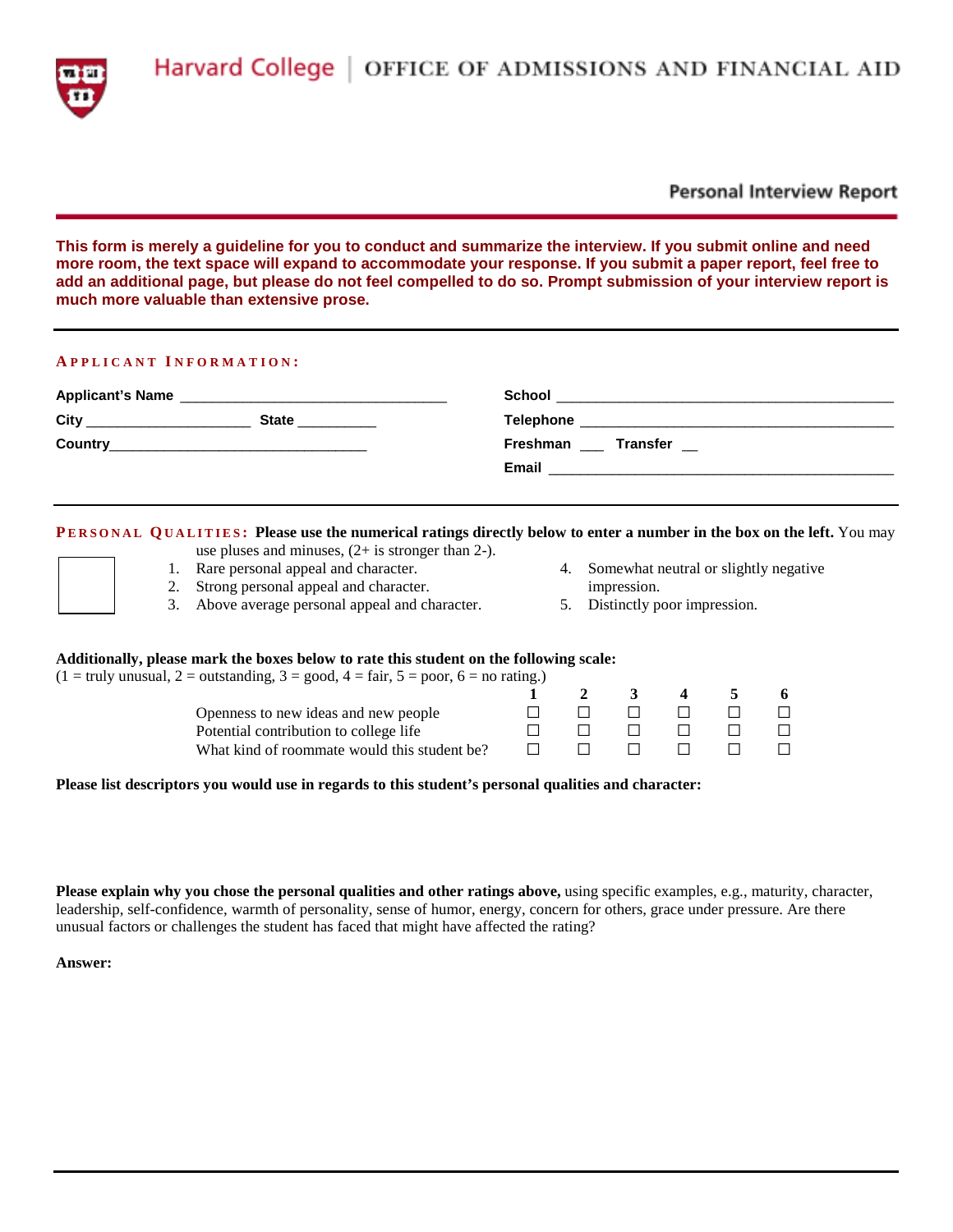## **E XTRACURRICULAR , A THLETIC , C OMMUNITY , E MPLOYMENT , F AMILY C OMMITMENTS :**

**Please use the numerical ratings directly below to enter a number in the box on the left.** You may use pluses and minuses,  $(2+i)$ stronger than 2-).

Please note the that Admissions Committee will have reviewed the student's list of extracurricular involvements and is more interested in your impressions of the depth of their interests and potential contributions to life at Harvard.

- 1. National or international recognition; professional potential. Truly unusual achievement.
- 2. Substantial school-wide, regional or state recognition; major obligations, impact, or leadership in a community outside of school.
- 3. Solid participation or involvement in and/or outside of school.
- 4. Little or no participation.

**Please explain below why you chose the rating above**, using specific examples. Does the person appear to have a genuine commitment or does the participation appear to be perfunctory or "for the resume?" In what way has the student had an impact in the communities s/he chose to join? Which activities seemed to bring the student the most joy? Where might you imagine the student being involved while at Harvard College?

**Answer:**

**Are there extenuating circumstances that might have affected the student's ability to participate in extracurricular activities? i.e. substantial activity outside of conventional extracurriculars such as major family responsibility, term-time work expectations, or health problems that would limit involvement outside of school? If so, your above rating should take into account the student's potential and enthusiasm for involvement if there were fewer constraints on his/her time.**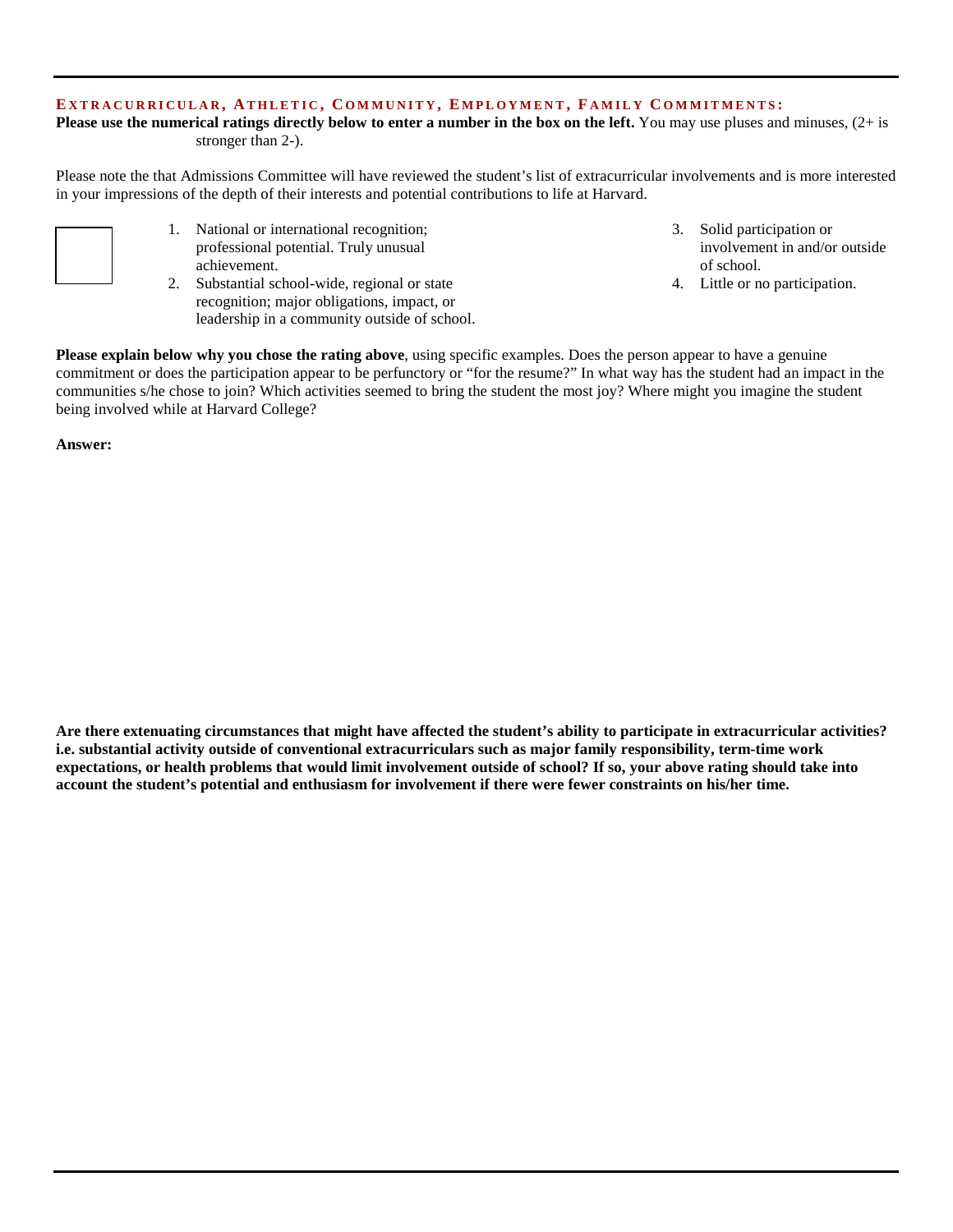# **A CADEMIC : Please use the numerical ratings directly below to enter a number in the box on the left.** You may use pluses and minuses, (2+ is stronger than 2-). Please be aware that the Admissions Committee has access to the student's academic credentials and is more interested in your impressions of intellectual qualities not easily measured by tests or grades. While many of us in Cambridge inquire in the interview about test scores and grades in general terms, you are not required to do so or to report them to us. If you ask about this information, please do so with sensitivity and care.

- 
- 1. Truly uncommon intellectual ability and curiosity. Likely to make significant academic contributions. Potential Harvard faculty member.
- 2. Excellent student. Terrific fit for a liberal arts education. Would make substantial contributions to an academic community. Often has low to mid 700 scores (33+ ACT).
- 3. Solid, successful student. Academically fit for Harvard College. Respectable but perhaps not uncommon performance in school. Often has mid-600 to low-700 scores (29 to 32 ACT).
- 4. Adequate preparation. Respectable grades and low-to mid-600 scores (26 to 29) ACT).
- 5. Questionable fit for Harvard College.

## **Additionally, please mark the boxes below to rate this student on the following scale:**

 $(1 = \text{truly unusual}, 2 = \text{outstanding}, 3 = \text{good}, 4 = \text{fair}, 5 = \text{poor}, 6 = \text{no rating.})$ 

|                          |                         | $\mathbf{3}$ | $\overline{4}$ | - 5 | 6      |
|--------------------------|-------------------------|--------------|----------------|-----|--------|
| Love of learning         | the control of the con- |              |                |     | $\Box$ |
| Intellectual curiosity   |                         |              |                |     | $\Box$ |
| Intellectual originality |                         | en non n     |                |     | $\Box$ |

**Please use space below** to explain why you chose the academic and other ratings above, using specific examples as appropriate. Does the student seem broadly curious across academic disciplines or is s/he focused on a specific field? Is the student a good fit for a liberal arts education? Are there unusual factors such as language or economic opportunity that might have affected the rating? Is there evidence of (or interest in pursuing) original work such as writing, poetry, mathematical or scientific research?

#### **Answer:**

**Are you familiar with the student's school or neighborhood? If so, is there anything you feel might have affected the student's opportunities that the Admissions Committee should know?**